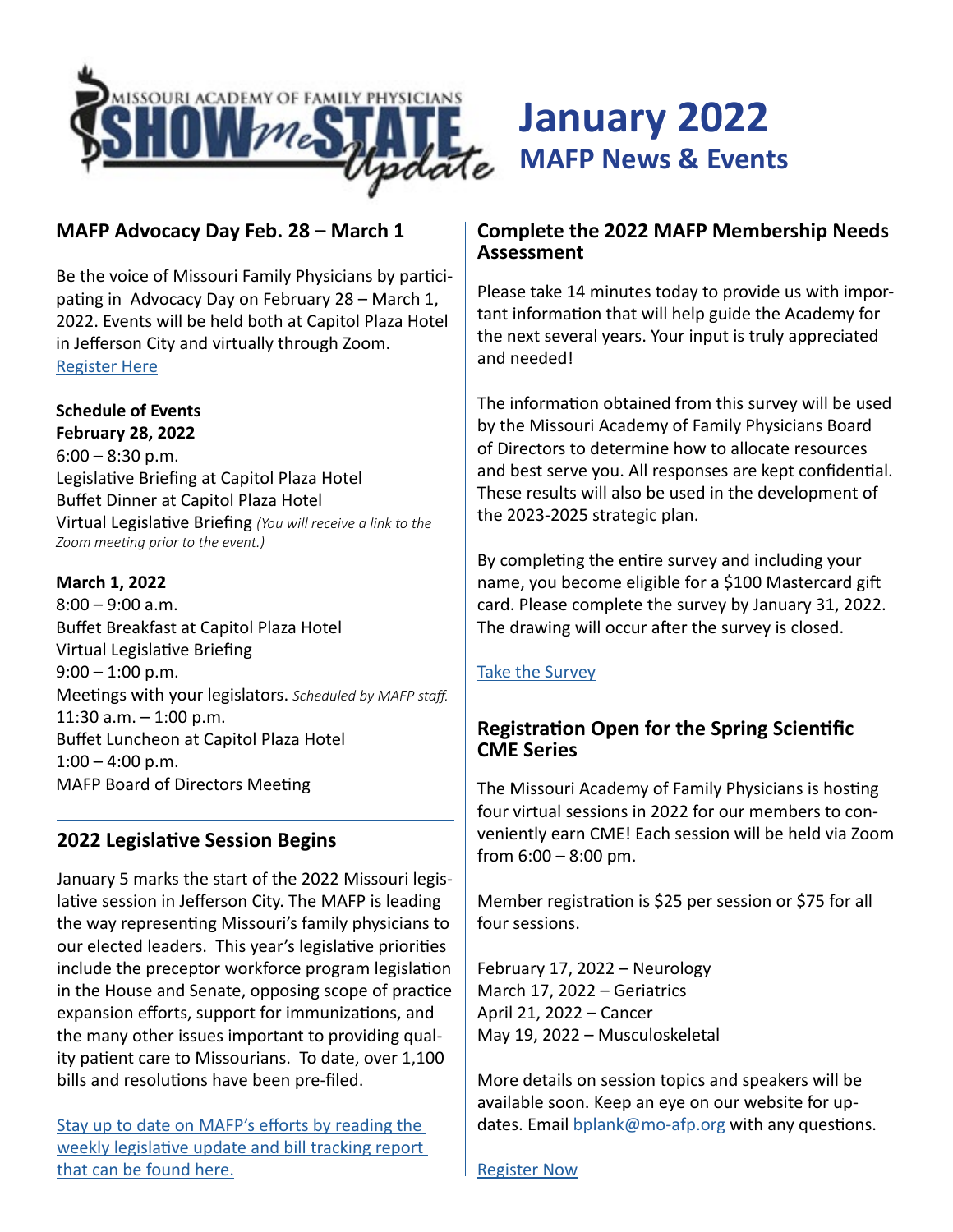#### **Represent MAFP at NCCL in 2022**

Believe it or not, it's already time to start planning your schedule for AAFP's spring leadership conferences. Each year, AAFP holds the National Conference of Constituency Leaders and Annual Chapter Leader Forum together in Kansas City, Missouri. NCCL representatives and ACLF attendees from across the nation gather to discuss various issues, suggest policies and programs to AAFP, and receive leadership training. In 2022, the conferences will be held April 28-30 and MAFP is looking for members to serve on the delegation representing the following constituencies: new physicians (physicians who have been out of residency for seven years or fewer), women, minorities, international medical graduates, and LGBT physicians. MAFP reimburses your travel for each of the five delegates.

Interested? Email Kathy Pabst at  $k$  pabst  $@$  mo-afp.org by Friday, January 7, 2022.

For more information about NCCL, go to www.aafp.org/events/aclf-nccl/nccl.html and for more on ACLF, go to [www.aafp.org/events/aclf-nccl/aclf.html.](http://www.aafp.org/events/aclf-nccl/nccl.html and for more on ACLF, go to www.aafp.org/events/aclf-nccl/aclf.html)

# **Important News from the Show-Me-State**

# **Governor Parson Announces COVID-19 Related State of Emergency to Expired on December 31**

Governor Mike Parson announced that Missouri's COVID-19 related State of Emergency expired on December 31, 2021. Governor Parson first issued an Executive Order (EO) declaring a State of Emergency existed due to COVID-19 on March 13, 2020. COVID-19 related State of Emergency was extended five times before issuing a final targeted executive order for health care needs in August 2021. Currently, only three of Missouri's border states and 20 other states in the nation have state of emergencies related to COVID-19 in place.

The best method to prevent serious illness from COVID-19 is vaccination, and more and more Missourians continue choosing to get primary and booster vaccinations. In the month of December alone, more than 565,000 doses of vaccine were administered and 42 percent were part of a primary vaccine series. Nearly 94 percent of Missourians 65 and older, the most vulnerable, have received at least one dose. More than 73 percent of Missourians 18 and older and over 62 percent of all Missourians have chosen to initiate vaccination.

# **AAFP COD Resolutions Available for Member Comment**

The [2021 Congress of Delegates](https://www.aafp.org/about/congress-delegates.html) resolutions are available for member comment between January 5-14, 2022. Any member will be able to submit written testimony on a resolution through the AAFP website. The ability to comment on each resolution will replicate the functionality used by members to comment on news stories. The written testimony will be collated for each resolution and shared with the respective reference committee in advance to consider during their executive session. The reference committees will meet virtually on January 22-23, 2022, and the Congress of Delegates will meet February 5-7, 2022 in Kansas City to discern and vote on the resolutions.

# **Apply for AAFP-Supported New NHSC Loan Repayment Programs**

HRSA announced a new round of applications for three National Health Service Corps loan repayment programs: (1) the NHSC Loan Repayment Program, (2) the Substance Abuse Disorder Workforce Loan Repayment Program, and (3) the Rural Community Loan Repayment Program. The \$800 million to be awarded in 2022 was made available through the American Rescue Plan and resulted in part due to the AAFP's successful efforts to increase funding for NHSC programs. All three programs use one application, but you can apply to only one program. The deadline for application submissions is Feb. 3, 2022. Visit the NHSC Loan Repayment Programs [website for more information.](https://nhsc.hrsa.gov/loan-repayment/nhsc-all-loan-repayment-programs-comparison)